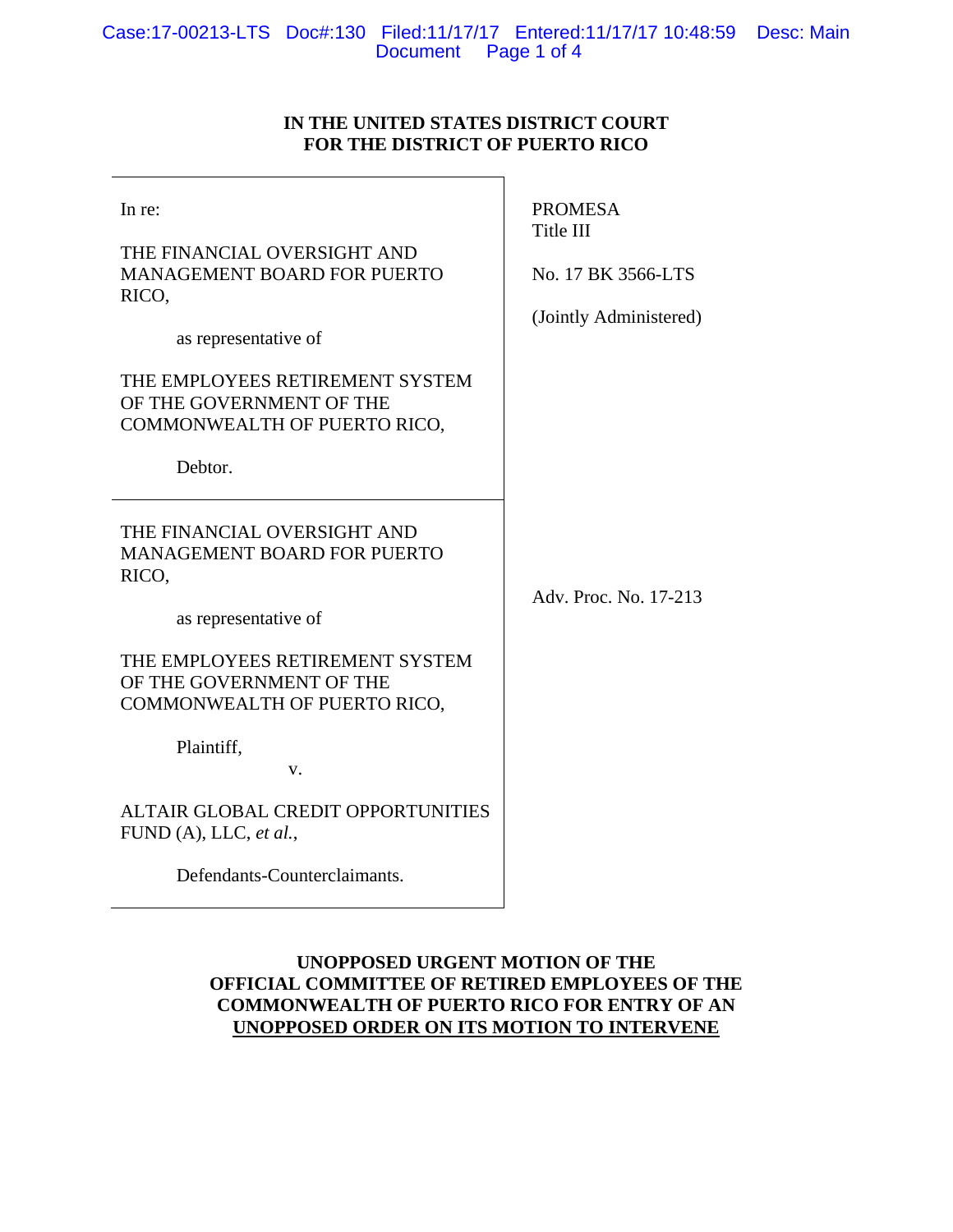### Case:17-00213-LTS Doc#:130 Filed:11/17/17 Entered:11/17/17 10:48:59 Desc: Main Page 2 of 4

 The Official Committee of Retired Employees of the Commonwealth of Puerto Rico (the "**Retiree Committee**") respectfully submits this urgent motion ("**Motion**"), pursuant to Section I.H and III.F of the Third Amended Case Management Procedures [Case No. 17-3283, Dkt No. 1512-1] and Local Bankruptcy Rule 9013-1, to inform the Court that both the Plaintiff, the Employees Retirement System of the Government of the Commonwealth of Puerto Rico ("**ERS**"), and the defendants, certain ERS bondholders (the "**ERS Bondholders**"), have now agreed to the relief sought in the Retiree Committee's Motion to Intervene ("**Motion")** [Dkt. No. 123] and to request that the Court enter an order permitting the Retiree Committee to intervene on the terms set forth in the proposed order filed contemporaneously herewith and in advance of the Court's December 13, 2017 hearing on the cross-motions for summary judgment ("**December 13 Hearing**"). In support of this Motion, the Retiree Committee respectfully states as follows:

1. The Retiree Committee seeks intervention in this adversary proceeding solely to: (i) file an opposition to the ERS Bondholders' motion for summary judgment, attached as Exhibit A to the Motion to Intervene [Dkt. No. 123-1]; and (ii) be heard at the hearing on the summary judgment motions currently scheduled for December 13, 2017 (the "**Summary Judgment Hearing**").

2. ERS previously consented to the relief sought in the Motion.

3. The ERS Bondholders have now consented to this relief on the conditions that: (i) they be allowed an additional five pages in their Reply Brief to respond to the Retiree Committee's opposition brief; and (ii) the time allotted to the Retiree Committee for argument at the Summary Judgment Hearing will be deducted from the time allotted to ERS, so that the ERS Bondholders will have an amount of time to argue that is equal to the amount of time allotted in total to ERS and the Retiree Committee.

2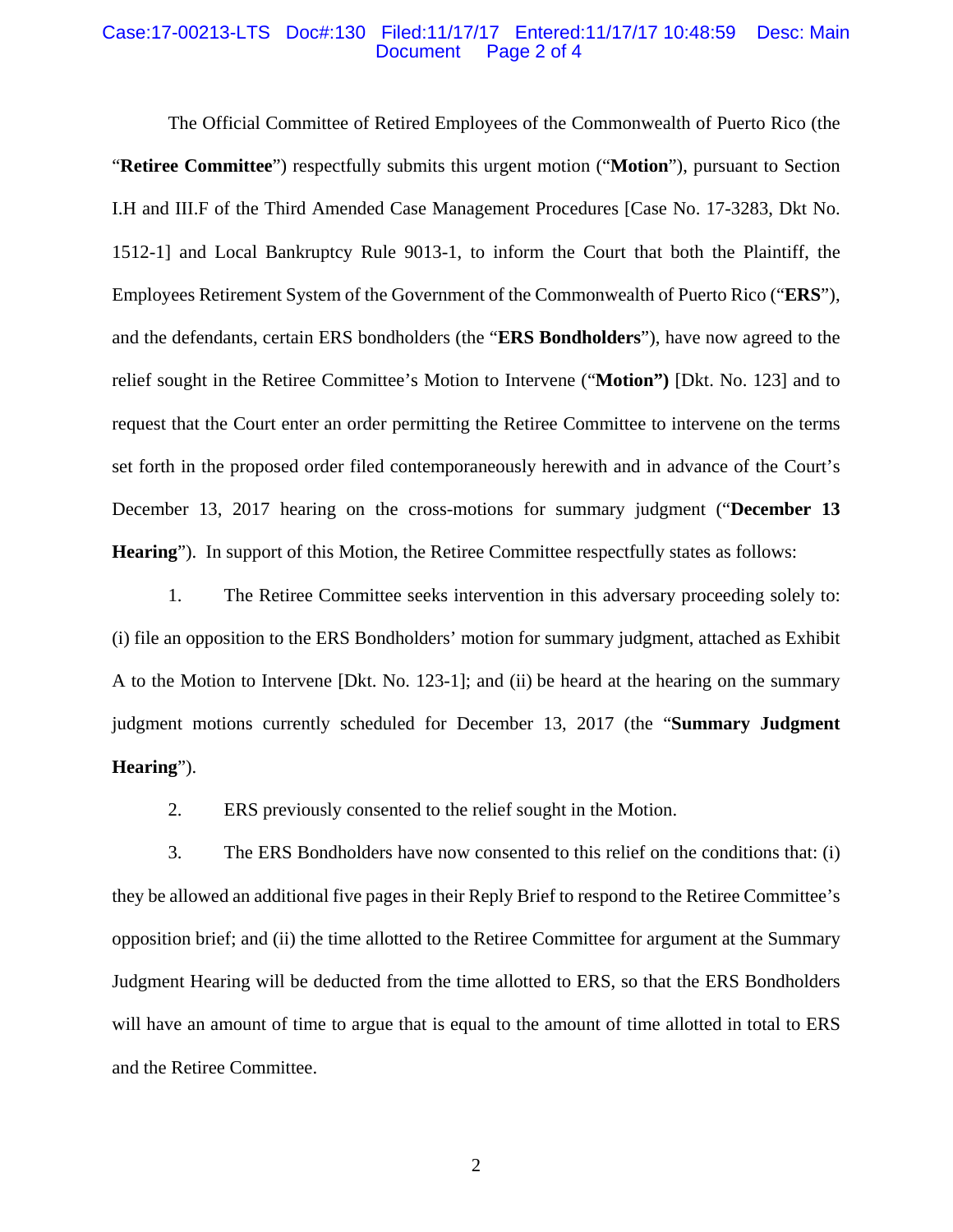### Case:17-00213-LTS Doc#:130 Filed:11/17/17 Entered:11/17/17 10:48:59 Desc: Main Page 3 of 4

4. The Retiree Committee and ERS have no objections to these two conditions.

5. Accordingly, by this Motion, the Retiree Committee requests the Court enter an order in the form of the proposed order filed contemporaneously herewith without further hearing in advance of the December 13 Hearing so that the Retiree Committee may prepare for and participate meaningfully in the Adversary Proceeding.

## **Certification Pursuant to Local Rule 9013-1 and Section I.H of the Third Amended Case Management Procedures**

6. Pursuant to Local Rule 9013-1(a), the Retiree Committee certifies that it has carefully examined the matter and concluded that there is a true need for an urgent hearing so that the Retiree Committee may present argument on the parties summary judgment motions at the December 13 Hearing. The Retiree Committee further certifies that it has not created the urgency through lack of due diligence—to the contrary, it filed the Motion to Intervene on November 15, 2017, the same day it filed its Objection to the ERS Bondholders' motion for summary judgment. The Retiree Committee consents to the Court's entry of an order permitting its intervention without the need for hearing.

7. Pursuant to Section I.H. of the Case Management Procedures, the Retiree Committee certifies that it engaged in reasonable, good-faith communications with interested parties. On November 14, 2017, the Retiree Committee provided notice by electronic mail to counsel for ERS and counsel for the ERS Bondholders of its intention to request entry of the Proposed Intervention Order in advance of the December 13 Hearing. Counsel for confirmed that they had no objection to entry of the Proposed Intervention Order On November 16, 2017, counsel for the ERS Bondholders confirmed that would consent to the Retiree Committee's limited intervention on the conditions set forth in paragraph 2 of this Motion.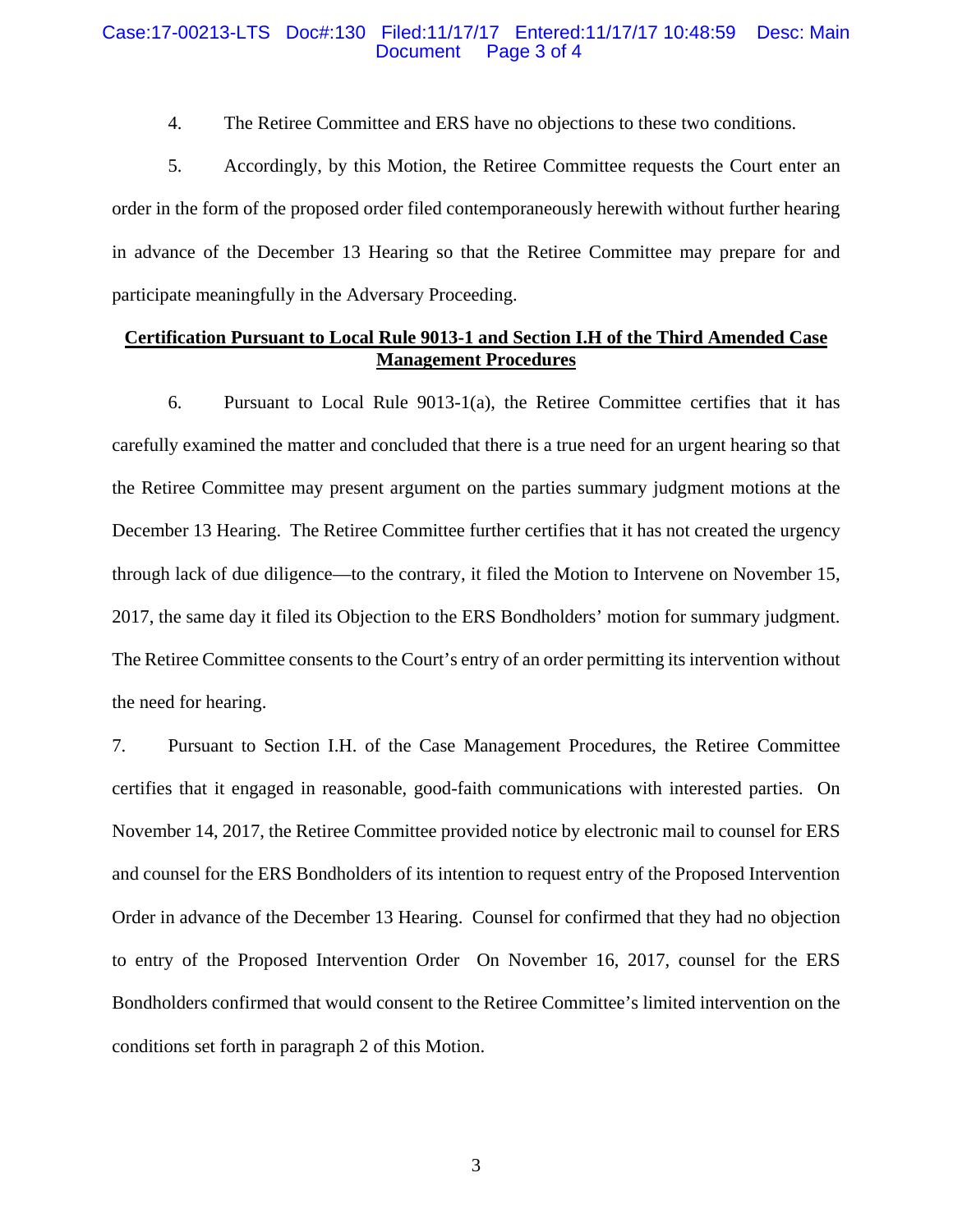## Case:17-00213-LTS Doc#:130 Filed:11/17/17 Entered:11/17/17 10:48:59 Desc: Main Document Page 4 of 4

WHEREFORE, the Retiree Committee respectfully requests entry of an Order substantially in the form of the Proposed Intervention Order, filed contemporaneously herewith, or granting such other and further relief as this Court deems just.

By:

November 17, 2017

Respectfully submitted,

JENNER & BLOCK LLP

BENNAZAR, GARCÍA & MILIÁN, C.S.P.

By:

*/s/ Robert Gordon*  Robert Gordon (admitted *pro hac vice*) Richard Levin (admitted *pro hac vice*) 919 Third Ave New York, NY 10022-3908 rgordon@jenner.com rlevin@jenner.com 212-891-1600 (telephone) 212-891-1699 (facsimile)

Catherine Steege (admitted *pro hac vice*) Melissa Root (admitted *pro hac vice*) 353 N. Clark Street Chicago, IL 60654 csteege@jenner.com mroot@jenner.com 312-222-9350 (telephone) 312-239-5199 (facsimile)

*/s/ A.J. Bennazar-Zequeira*  A.J. Bennazar-Zequeira Edificio Union Plaza PH-A piso 18 Avenida Ponce de León #416 Hato Rey, San Juan Puerto Rico 00918 ajb@bennazar.org 787-754-9191 (telephone) 787-764-3101 (facsimile)

*Counsel for The Official Committee of Retired Employees of Puerto Rico*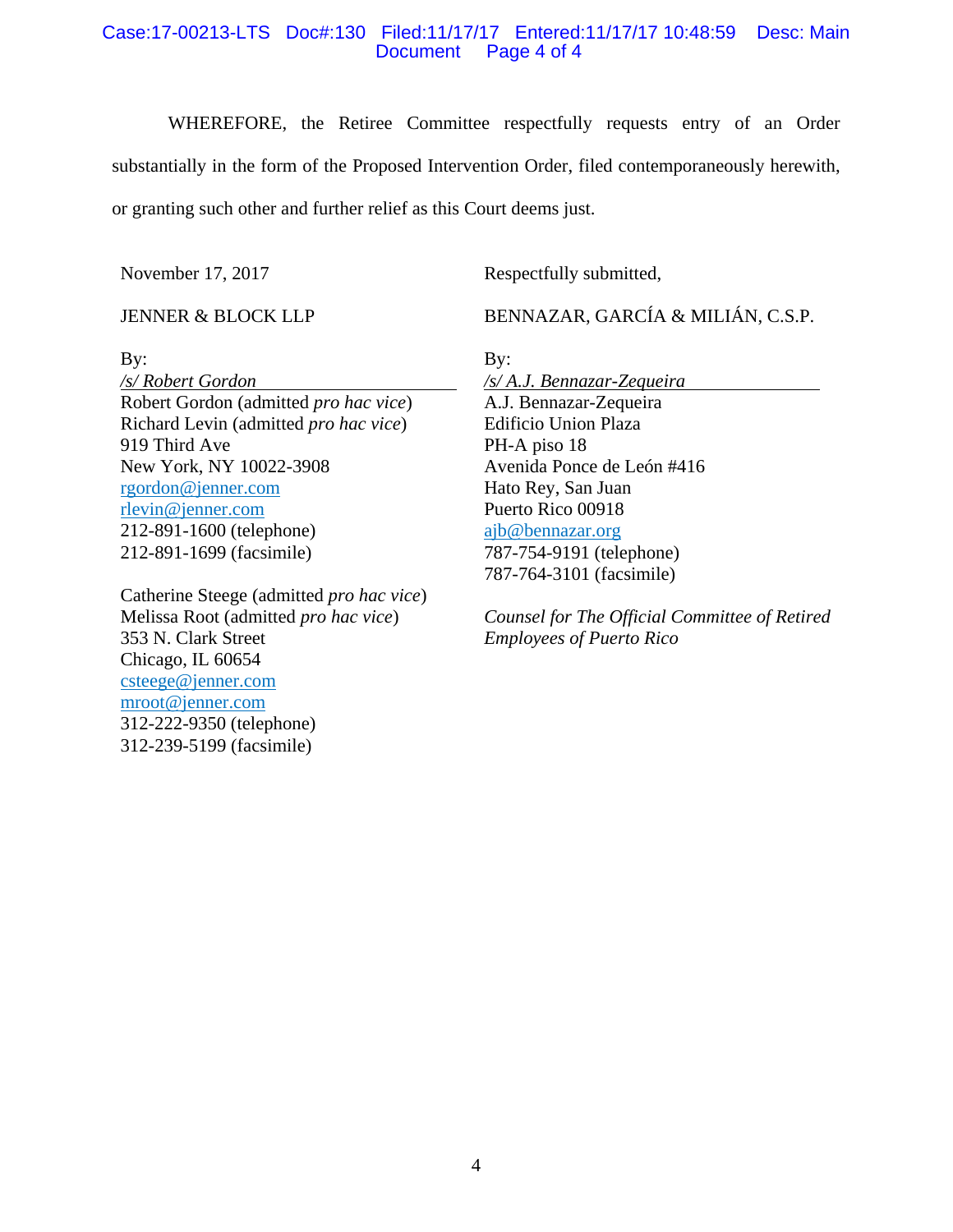## Case:17-00213-LTS Doc#:130-1 Filed:11/17/17 Entered:11/17/17 10:48:59 Desc: Proposed Order Page 1 of 3

# **IN THE UNITED STATES DISTRICT COURT FOR THE DISTRICT OF PUERTO RICO**

| In re:<br>THE FINANCIAL OVERSIGHT AND<br><b>MANAGEMENT BOARD FOR PUERTO</b><br>RICO,<br>as representative of<br>THE EMPLOYEES RETIREMENT SYSTEM<br>OF THE GOVERNMENT OF THE<br>COMMONWEALTH OF PUERTO RICO,                                                                                                           | <b>PROMESA</b><br>Title III<br>No. 17 BK 3566-LTS<br>(Jointly Administered) |
|-----------------------------------------------------------------------------------------------------------------------------------------------------------------------------------------------------------------------------------------------------------------------------------------------------------------------|-----------------------------------------------------------------------------|
| Debtor.                                                                                                                                                                                                                                                                                                               |                                                                             |
| THE FINANCIAL OVERSIGHT AND<br><b>MANAGEMENT BOARD FOR PUERTO</b><br>RICO,<br>as representative of<br>THE EMPLOYEES RETIREMENT SYSTEM<br>OF THE GOVERNMENT OF THE<br>COMMONWEALTH OF PUERTO RICO,<br>Plaintiff,<br>V.<br>ALTAIR GLOBAL CREDIT OPPORTUNITIES<br>FUND (A), LLC, et al.,<br>Defendants-Counterclaimants. | Adv. Proc. No. 17-213                                                       |

# **[PROPOSED] UNOPPOSED ORDER AUTHORIZING OFFICIAL COMMITTEE OF RETIRED EMPLOYEES OF THE COMMONWEALTH OF PUERTO RICO LEAVE TO INTERVENE**

WHEREAS, on November 15, 2017, the Official Committee of Retired Employees of

Puerto Rico (the "**Retiree Committee**"), a statutory committee appointed in the Commonwealth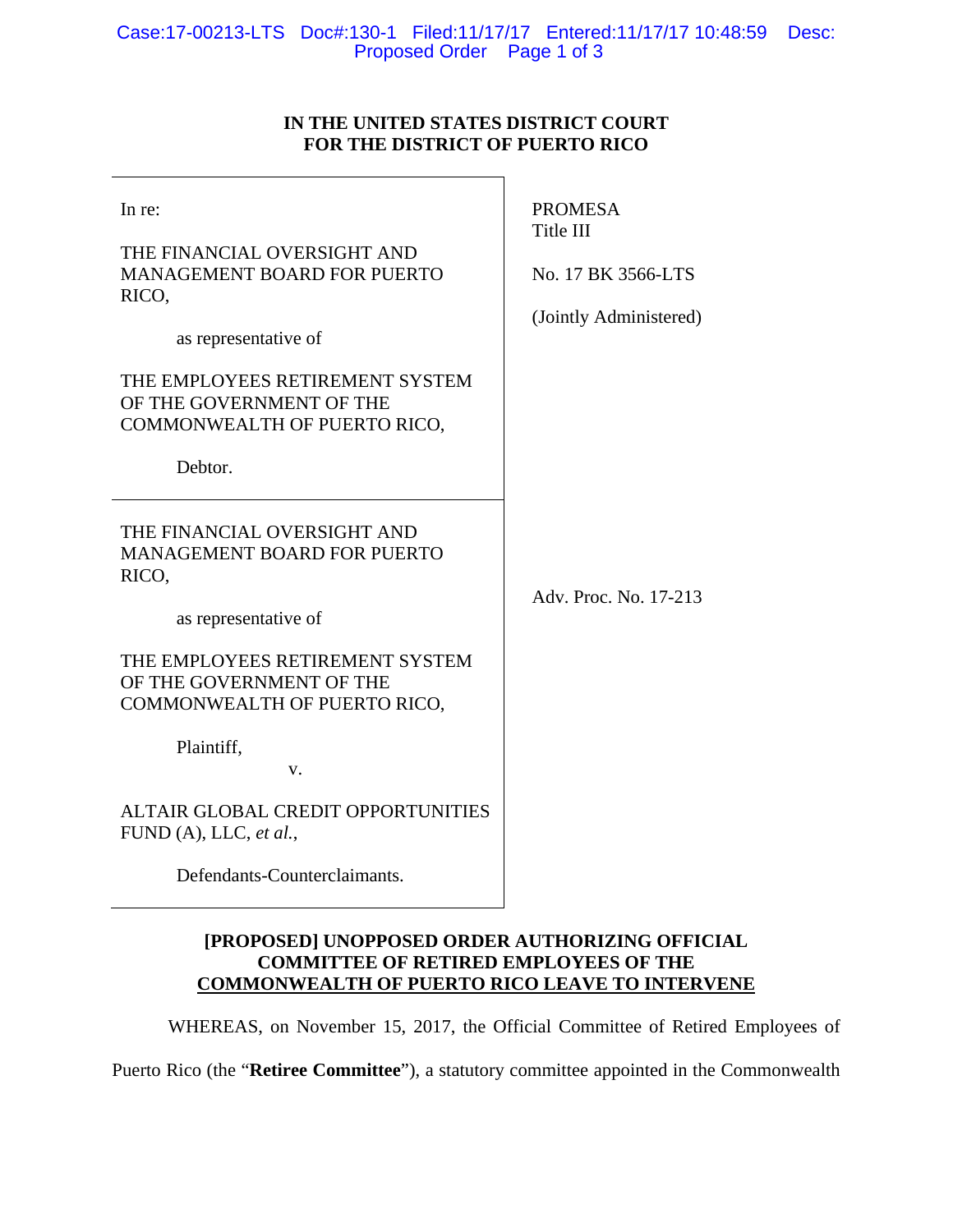#### Case:17-00213-LTS Doc#:130-1 Filed:11/17/17 Entered:11/17/17 10:48:59 Desc: Proposed Order Page 2 of 3

of Puerto Rico's Title III case under  $\S$  1102(a)(1) of the Bankruptcy Code with the powers prescribed in § 1103 of the Bankruptcy Code, filed a motion ("**Motion**") for entry of an order authorizing the Retiree Committee to intervene on a limited basis in the above-captioned adversary proceeding (the "**Adversary Proceeding**") [Dkt.123]; and

 WHEREAS, on November 17, 2017, the Retiree Committee filed an Urgent Motion advising the Court that the Employees Retirement System of the Government of the Commonwealth of Puerto Rico ("**ERS**"), and defendants, certain ERS bondholders (the "**ERS Bondholders**"), have now agreed to the relief sought in the Retiree Committee's Motion on the conditions set forth herein; and

 WHEREAS, the Court finding that: (a) the Court has subject matter jurisdiction over this motion pursuant to PROMESA section 306(a), (b) venue is proper pursuant to PROMESA section 307(a), and (c) notice of the Motion given by the Retiree Committee was sufficient under the circumstances and that no other or further notice is necessary; and the Court being fully advised in the premises and having determined that the legal and factual bases set forth in the Motion establish just cause for the relief herein granted; it is hereby:

#### ORDERED, ADJUDGED, AND DECREED THAT:

1. The Motion is GRANTED, as set forth herein.

2. The Retiree Committee shall be permitted to raise, appear, and be heard in this Adversary Proceeding on the terms set forth in this Order.

3. The Retiree Committee is authorized to file the Objection to the ERS Bondholders' motion for summary judgment, attached as Exhibit A to the Motion.

4. The ERS Bondholders are granted leave to file an over-sized reply brief in connection with briefing on the summary judgment motions which brief may contain an additional

2